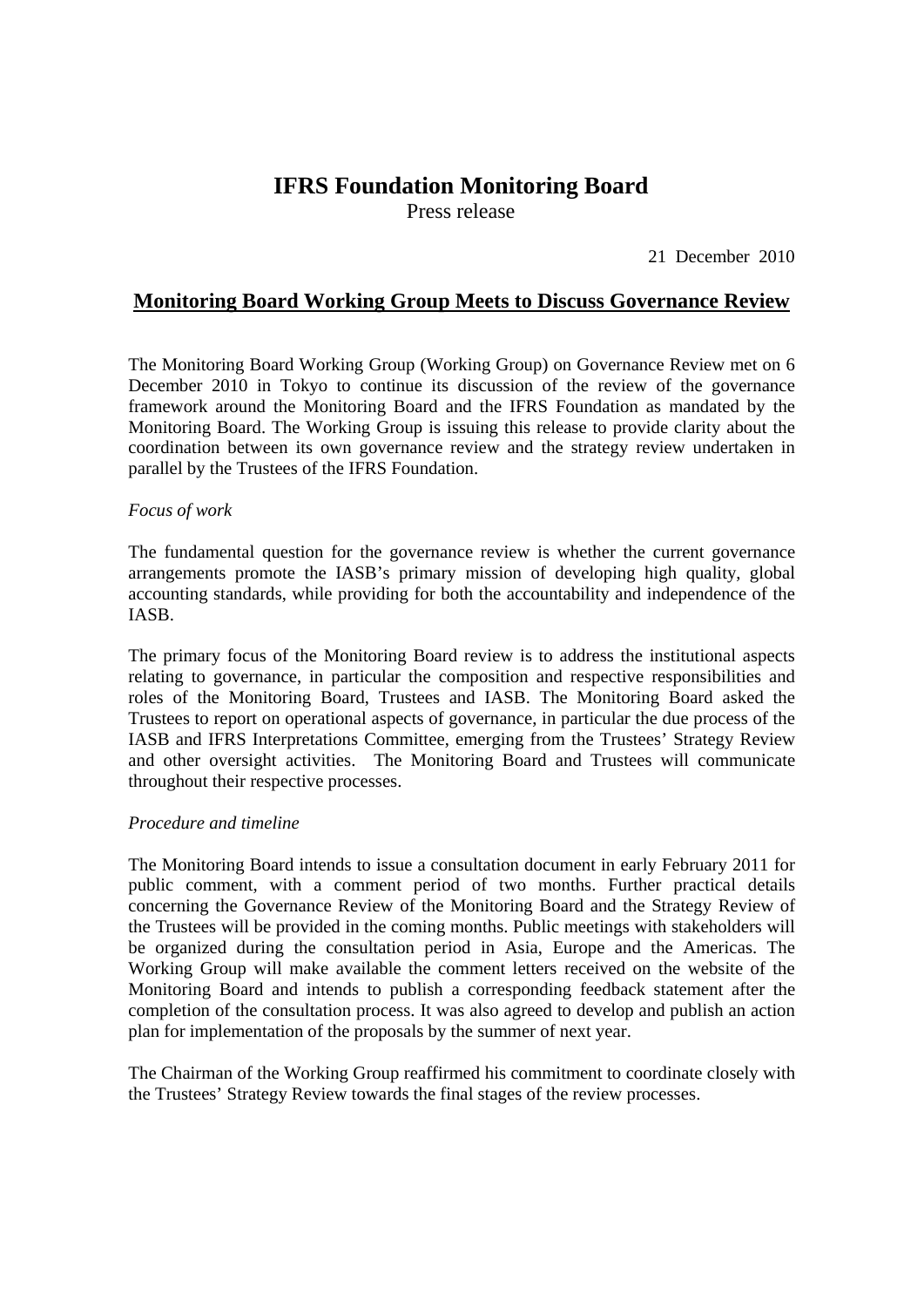### *Background:*

The Monitoring Board at its 1 April 2010 meeting agreed to undertake a review of the governance framework around the Monitoring Board and the IFRS Foundation. The review should allow the Monitoring Board to assess whether the current governance structure adequately:

- \* provides appropriate representation for relevant authorities such as capital market and other public authorities;
- \* creates sufficient transparency and accountability of the IASB to relevant authorities such as capital market and public authorities;
- \* ensures the appropriate involvement of all relevant stakeholders in the standards elaboration process;
- \* ensures that all relevant public policy objectives are taken into account in the standard setting process; and
- \* protects the IASB's independent standard setting process.

The review would focus on the overall governance model of the IFRS Foundation including the composition of the Monitoring Board.

Separately, the IFRS Foundation Trustees on 5 November 2010 issued a consultation document on the Trustees' ongoing Strategy Review. The consultation period had been subsequently extended to 24 February 2011.

Further information is available at:

Monitoring Board press release: http://www.iosco.org/monitoring\_board/ <http://www.iosco.org/monitoring\_board/>

The 28 October Monitoring Board meeting with the IFRS Foundation: http://www.ifrs.org/Meetings/MB+and+Trustees+meeting.htm <http://www.ifrs.org/Meetings/MB+and+Trustees+meeting.htm>

IFRS Foundation strategy review consultation document: http://go.ifrs.org/strategyreview <http://go.ifrs.org/strategyreview>